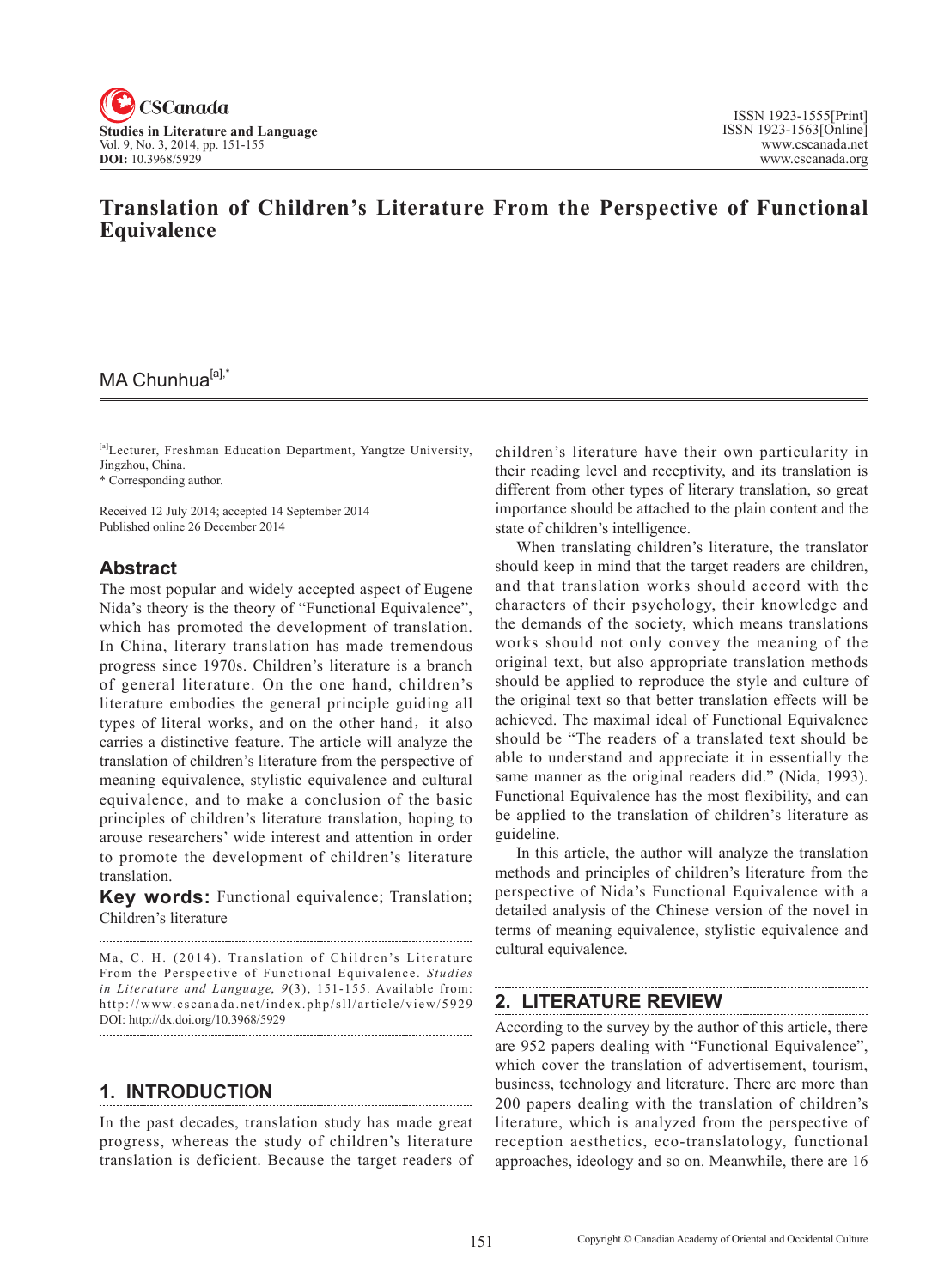papers dealing with children's literature translation from the perspective of functional equivalence. Most of the papers mainly discuss the authors' thoughts and expound on the translation techniques involved seeing how the childlike style of the original is kept in the target text. Such papers provide foundation for a further study of the translation of children's literature.

# **3. CHILDREN'S LITERATURE AND ITS TRANSLATION PRINCIPLES**

## **3.1 Definition of Children's Literature**

In general, Children's literature is considered as literature written for and largely read by children between the age of one and sixteen, ranging from the picture book to the novel.

### **3.2 Language Features of Children's Literature**

The psychological and cognitive characteristics of children make the language of children's literature different from that of other types of literature.

Firstly, the language of children's literature is of great vividness, which is a unique feature of literature language. And children's literature demands a more specific and direct language style that presents stereo perception and aliveness. The vivid language offers a chance for children to connect their own experience to the information provided. And vividness can be achieved with the help of rhetorical devices.

Secondly, the language of children's literature is of simplicity, which makes it easier for children to understand what they read. Children's literature demands a normative and pure language style that helps children grow up healthily both physically and psychologically, which, in turn, helps children a lot with their expressive ability.

### **3.3 Different Stages of Children's Literature in China**

Though scholars hold different opinions on the stages of children's literature, they have made agreement on the characteristics and functions of children's literature of a certain period. On the whole, the development of children's literature translation can be roughly classified into the following three stages (Zhu, 2000):

Late Qing dynasty (1840s-1912). During this period of times, translators of children's literature emphasized on learning democratic and advanced culture from foreign counties, aiming at breaking the stiff traditions and introducing a strange but new lifestyle to China. Therefore, the translation of children's literature served as a tool to revitalize the country instead of serving for children.

May  $4<sup>th</sup>$  period (1910s-1940s). The spirit of May  $4<sup>th</sup>$  movement broke down the stiff traditions of federal society that had dominated China for more than 2000 years. People began to realize that children have their identities as well. Pioneers started to pay attention to children's need as readers and they were determined to give children's literature back to children. The children-oriented translation theory paved a way for the development of children's literature.

The new period (1950s-present). The translation works of children's literature emerge in the large numbers of the communication between the different nations. Works of high quality have been introduced to Chinese readers and the translation of children's literature is carried out under the direction of literature and children's favor.

## **3.4 Translation Principles of Children's Literature in China**

Because of the distinctive features of children's literature, there are some corresponding translation principles for children's literature.

Children are the main target readers of children's literature works, and they have distinctive features from the adults in knowledge and psychology. So the translation principles of children's literature are quite different from other types of translation works. "It has its own characteristics, and basically they are concluded as the following 3 principles" (Yuan, 2006):

Vividness and childlikeness. Pursuing happiness is the nature of children. Therefore, making children happy is one of the goals set for the writing and translation of children's literature. A good translation uses vivid description and childlike ideas that draw children's attention and make them accept happily.

A translation that applies children-featured and humorous language style is more likely to resonate with young readers and create a close feeling among them. Thus, it requires a translator be familiar with children's language style, know what children like and make his translated version accepted by young readers. (Xu, 2004)

Simple language. The translation of children's literature is also a work of dealing with language. A translator has to make choices on words that make the translated version easy for children to understand. Given the limited level of children's understanding and psychological development, translators have to do a lot of work before translating.

Flexibility and proper shifting. The basic principle for translating children's literature works is coherence with the original text. Either free translation or literal translation serves for this principle. In some cases, a translator should be flexible during his translation, which means he should not be a stickler for the original version. What a qualified translator should do be to create a similar feeling of the original version of the readers with a translated version.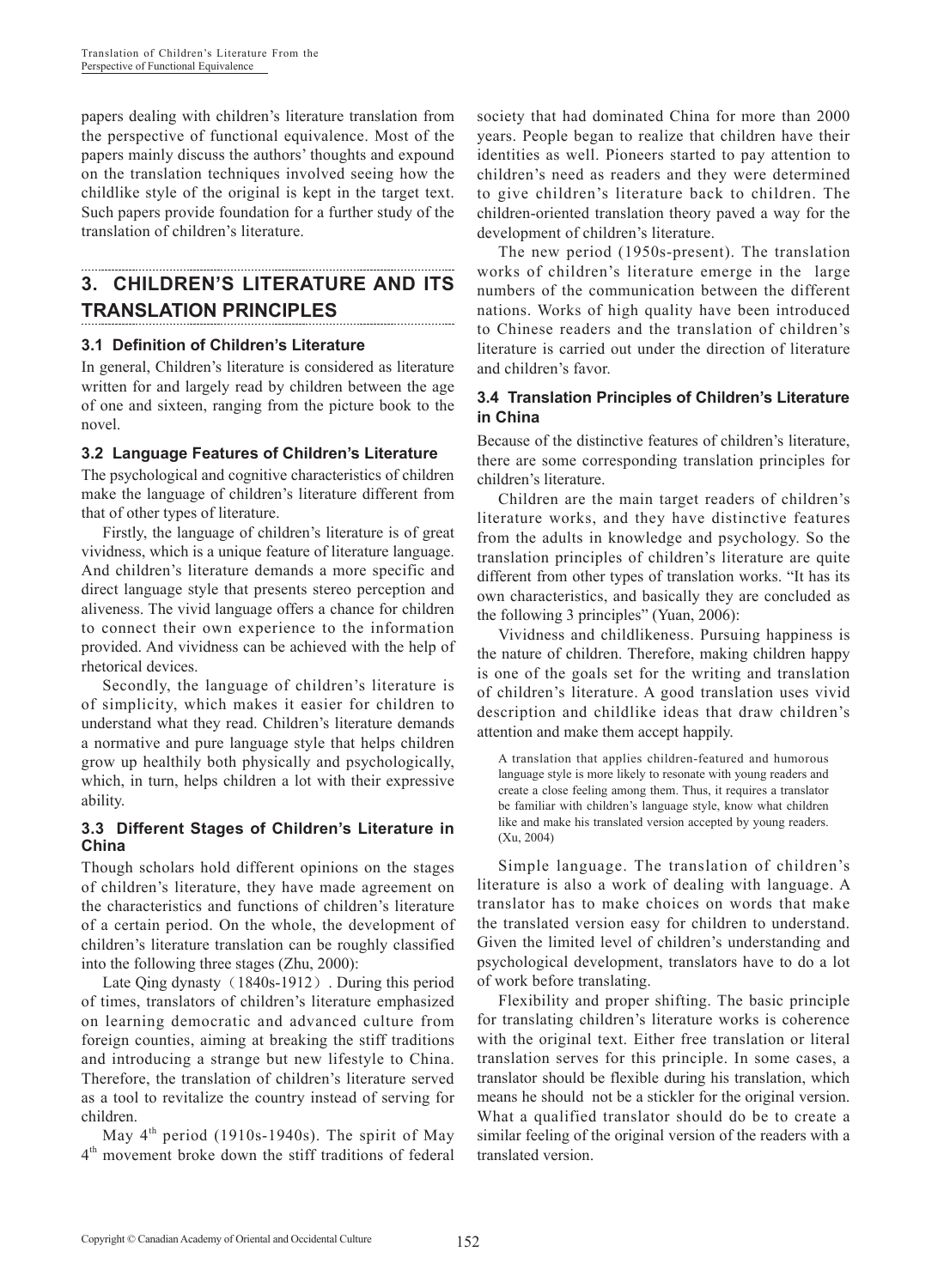# **4. FUNCTIONAL EQUIVALENCE AND ITS SIGNIFICANCE TO CHILDREN'S LITERATURE TRANSLATION**

## **4.1 A Brief Introduction to Functional Equivalence**

Among the many theories of translation that have emerged both in the Eastern and Western world, Eugene Nida's theory of functional equivalence is one of the most widely accepted. Functional equivalence is the key concept of Eugene A. Nida's translation theory, which is constructed on the basis of sociolinguistics and communicative function of language and consists of aspects: meaning equivalence, stylistic equivalence and cultural equivalence.

### **4.1.1 Meaning Equivalence**

In most cases, the main mission of translation is to pass the information in the original text. Therefore, passing the language information or the semantic information goes first in translation. As Nida has put in The Theory and Practice of Translation, translation should be coherent with the original text in meaning in the first place (Nida, 1982). And coherence with the original text in style should be set in the second place. Therefore, the first mission of translation is to pass information. Meaning equivalence is what a qualified translator should try to achieve. A good translation is not only a version that is grammatically and lexically coherent with the original text, but also one that is correspondent to what the author intends to express. Misunderstandings could have been avoided if a translator realizes the importance of grasping the meaning of the original text correctly. Thus, the level of a translator's interpretation of the original text decides whether target language readers are able to get the same feeling with the readers of the source language readers. For example, look at the original and the translated version of some examples in *The Trumpet of the Swan:*

"I will just wait," he thought. "When in love, one must take risks. But I'm not going to risk everything with a bird who is too tired to see straight, I won't hurry, and I won't worry." (White, 1995)

 "See straight", meaning to see in a straight or direct way in most cases, is used in a figurative way in the specific context, which means to act in the usual, normal, or correct way. Based on the correct interpretation, the translator employs "疲惫得头脑不清" to express "too tired to see straight" to achieve meaning equivalence. This version is easy to understand, and it also shows Louis' love for Serena, and he is confident about himself because he can trumpet now, he can use his own way to impress this lady swan.

### **4.1.2 Stylistic Equivalence**

Functional equivalence surely includes the correspondence in style. "A stylistically equivalent translation should be one that has the same stylistic value. Plainly it should be if the original is plain, and elegant if the original is elegant" (Song, 2010). Any elevation or degradation of the original style will be considered as an illegal affection and a serious violation of the principles of functional equivalence. For example:

"The sky," he wrote on his slate, "is my living room, the woods are my parlour. The lonely lake is my bath. I can't remain behind a fence all my life. Neither Serena she's not build that way." (White, 1995)

In this part, Louis tells his dream of freedom. He uses three metaphors to indicate that he and Serena all wants to live a free life, and his living place should be a wild nature—the sky, the woods and the lake. The translator also remains the three images and we can fully understand what Louis's dream is.

Other examples are the following:

"In a flash, he reached the scene and drove his strong bill straight into the seat of the man's pants." (White, 1995)

In the original text, "in a flash" means immediately, but in the translated version, the translator uses a simile "像一道闪电那样" to show the speed and braveness of Louis when he is saving Serena. It is more vivid than the original text.

"Under one arm was a sleeping bag, neatly rolled."

In this example, "arm" is translated into a very colloquial Chinese word "胳肢窝", which is frequently used in children's conversations. Children are able to understand the meaning without any difficulty and feel close to the translation.

"Oh, just something I made up myself," write Louis on his slate.

In this sentence, the translator uses "小玩意儿" to refer to the song that Louis has made up. It is a childlike tone, and also it can show us Louis is very modest and he loves the music very much. As for the readers, this translation is very interesting.

### **4.1.3 Cultural Equivalence**

Culture refers to the entire way of life of a society, which includes knowledge, beliefs, arts, moral standards, traditions, customs, language and any other habits acquired by members of a particular society. In Language, Culture and Translating, Nida put forward that "for truly successful translating, biculturalism is even more important than bilingualism, since words only have meaning in terms of the cultures in which they function" (Nida, 1993. p.1l0).

The predecessor of "functional equivalence" is "dynamic equivalence". Later, in another book *From One language to Another*, he changed the term "dynamic equivalence" into "functional equivalence". As for the reason of the change, Nida explains in his *Language, Culture and Translating*.

Dynamic Equivalence has been treated in terms of the "closest natural equivalence", but the term—dynamic has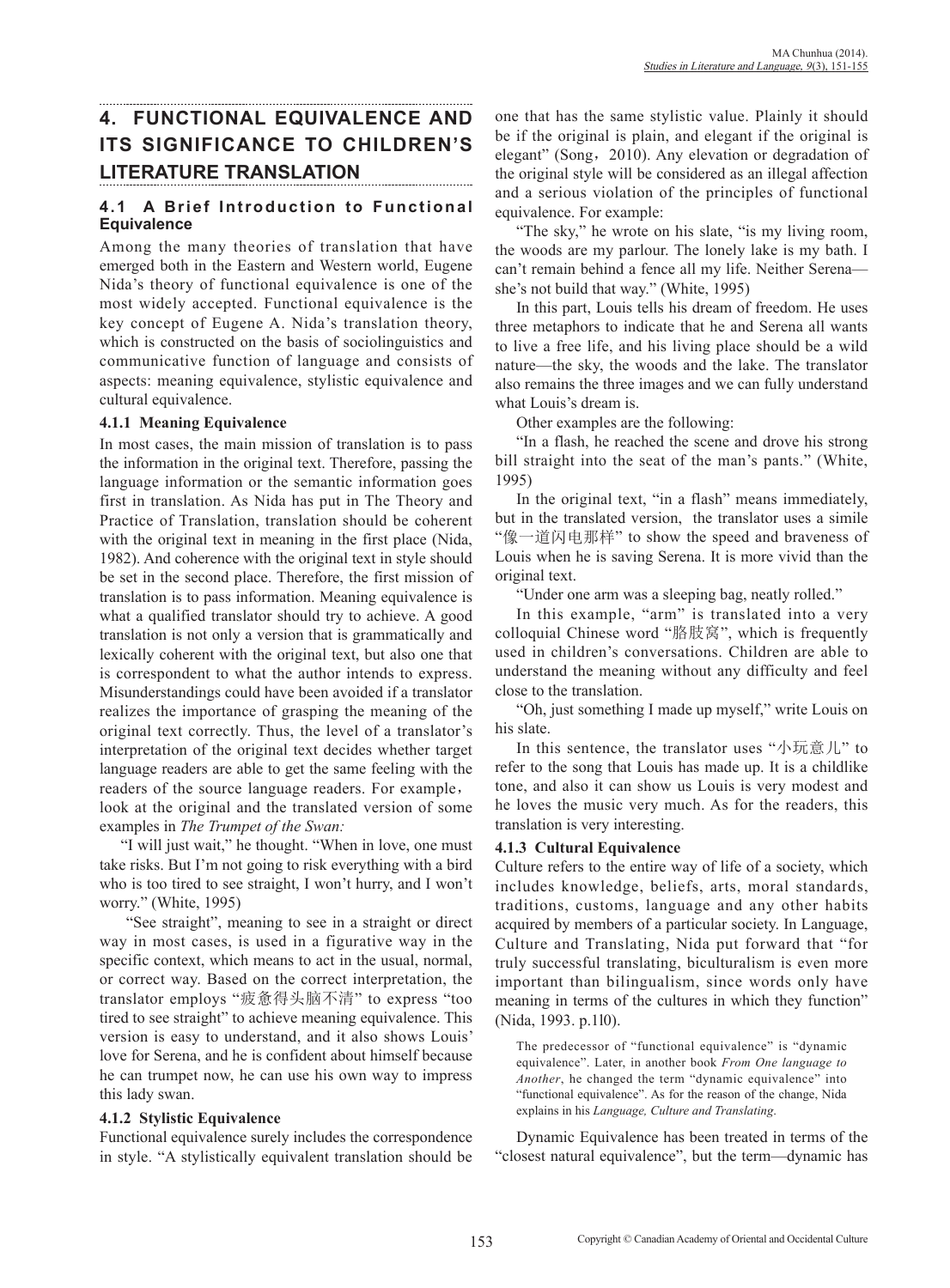been misunderstood by some people as referring only to something that has impact. Accordingly, many individuals have been led to think that if a translation has considerable impact then it must be a correct example of dynamic equivalence (Nida, 1993, p.25).

Because of this misunderstanding and in order to emphasize the concept of function, it has seemed to be much more satisfactory to use the expression "functional equivalence" in describing degrees of adequacy of translation. In his book *language, Culture and Translating,* Nida has distinguished degrees of "functional equivalence" from the aspect of cognitive and experiential factors, namely, the minimal, realistic functional equivalence and the maximal, ideal functional equivalence. The former degree of functional equivalence could be stated as, "The reader of a translated text should be able to comprehend and appreciate it" (Nida.1993, p.118). Nida stresses that anything less than this degree of equivalence is unacceptable. The maximal, ideal functional equivalence should be—"The readers of a translated text should be able to understand and appreciate it in essentially the same manner as the original readers did" (Nida, 1993, p.118). For example:

*Play well, sweat swan! You will be the finest thing that has happened to Philadelphia since 1787. (White, 1995)*

In this example, the year of 1787 in Philadelphia carries culture information. It was in 1787 that the Constitutional Convention was held in Philadelphia. The translator uses annotation to explain this event and remains the cultural information. And readers may understand why the author said so.

### **4.2 Ways to Achieve Functional Equivalence**

Firstly, content is prior to form. In terms of Nida's functional equivalence, in order to achieve the functional equivalence between the source text and the target text, the translator can use some methods to remedy and adjust the way of translation. Functional Equivalence theory is quite an objective effect equivalence which lays stress on the effect of translation works and the response of the target renders. And the response of the target readers should be the same with the source text readers, which have become a criterion to evaluate the translation works. Thus in the process of translating, translators should pay attention to the meaning and style of the original text instead of the formal equivalence. But this does not mean we can abandon the form of the original text. When content equivalence is achieved, translators should try to achieve formal equivalence as possible as he can. When both of them cannot be achieved, content equivalence is prior to form.

Secondly, Nida believes that a translator should take 3 factors into consideration if he intends to work out a smooth and natural translation. These 3 factors are the target language and receiving culture, the given language circumstance and the audiences of the target language. The 3 factors are what a translator must take into account if he wants his translation to achieve functional equivalence. The target language and receiving culture are considered as an entirety and a translator has to take them into consideration. From this perspective, a translator should make adjustment in ways of grammar and vocabulary to work out a qualified translation. It is easier for translators to make adjustment in grammar. While vocabulary covers some different levels, one of which is the vocabulary that is specific to the culture. The given language circumstance is another difficult issue for translators. Language loses its meaning without context. At last, the most important fact is the audience of the target language. Because translation is a purposeful activity, the audience is the reader of translation works, and the audience's response is very important to evaluate the quality of translation works. Therefore, in order to create good translation works, different translation should be applied according to the different audience. If these 3 factors are taken into consideration, the translator can work out a relatively good translation version.

#### **4.3 Significance of Functional Equivalence to Children's Literature Translation**

Compared with the traditional view of translation, which judges the translated text in terms of the correspondence in lexicon and grammar between the source and target languages, Nida's concept of functional equivalence provides a completely new criterion for the evaluation of the translation, which shifts the form of the message to the response of the receptor. Therefore, an effective translation should be the one that can produce in the receptor a response very close to what the original reader has experienced. In other words, when producing a dynamically or functionally equivalent translation, one must be constantly aware of the capacity and motivation of the receptor.

"Since the translation of children's literature serves the younger people instead of professional critics and aesthetic experts, a translator should bear in mind the spiritual and physical characteristics of children in the process of translating" (Yan,1998, p.25). The purpose of children's literature translation is to share the information in the original text and let children to gain happiness from the literature works. But because of their expectation, capacity of receptivity and knowledge structure is different from the adult, they need experienced translators to give them right guidance. The translator should express what they have understood in a way which children are easy to get. And translators should always consider the response of children's response of the translation. Meanwhile, as Nida's functional equivalence attaches great importance to reader's response, it will have a guide function